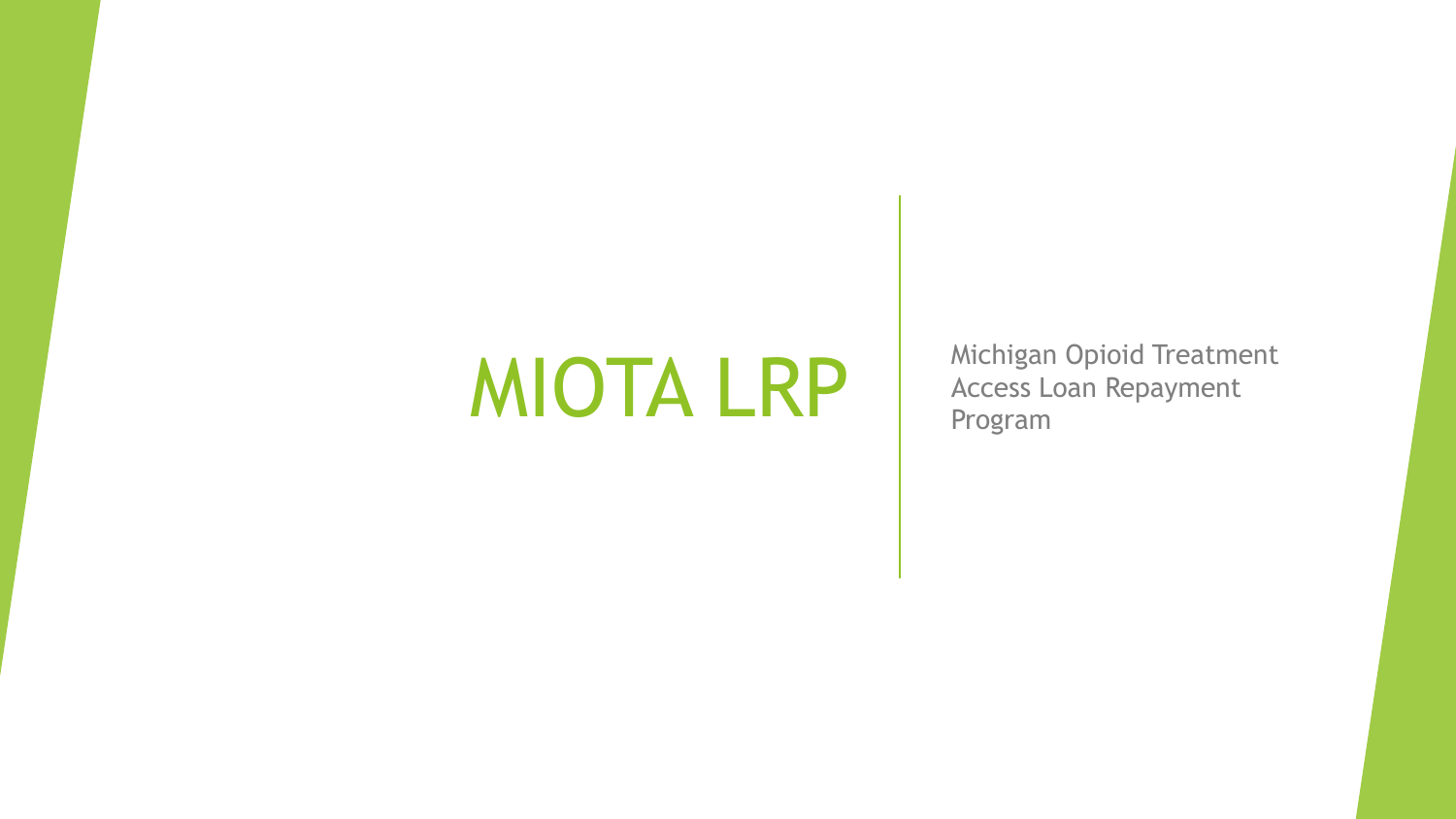### What is MIOTA?

- $\triangleright$  Created to help address the longlingering effects of the opioid crisis
	- Aims to fill in opioid treatment gaps by incentivizing providers to provide opioid treatment in Michigan
- Available to providers practicing in any part of Michigan
	- Not limited to HPSAs
- $\blacktriangleright$  \$15,000 to \$30,000 of medical loan repayment is available
- Two year service commitment
- $\triangleright$  Not available to providers with service obligations to other programs
	- Such as MSLRP or the NHSC SUD LRP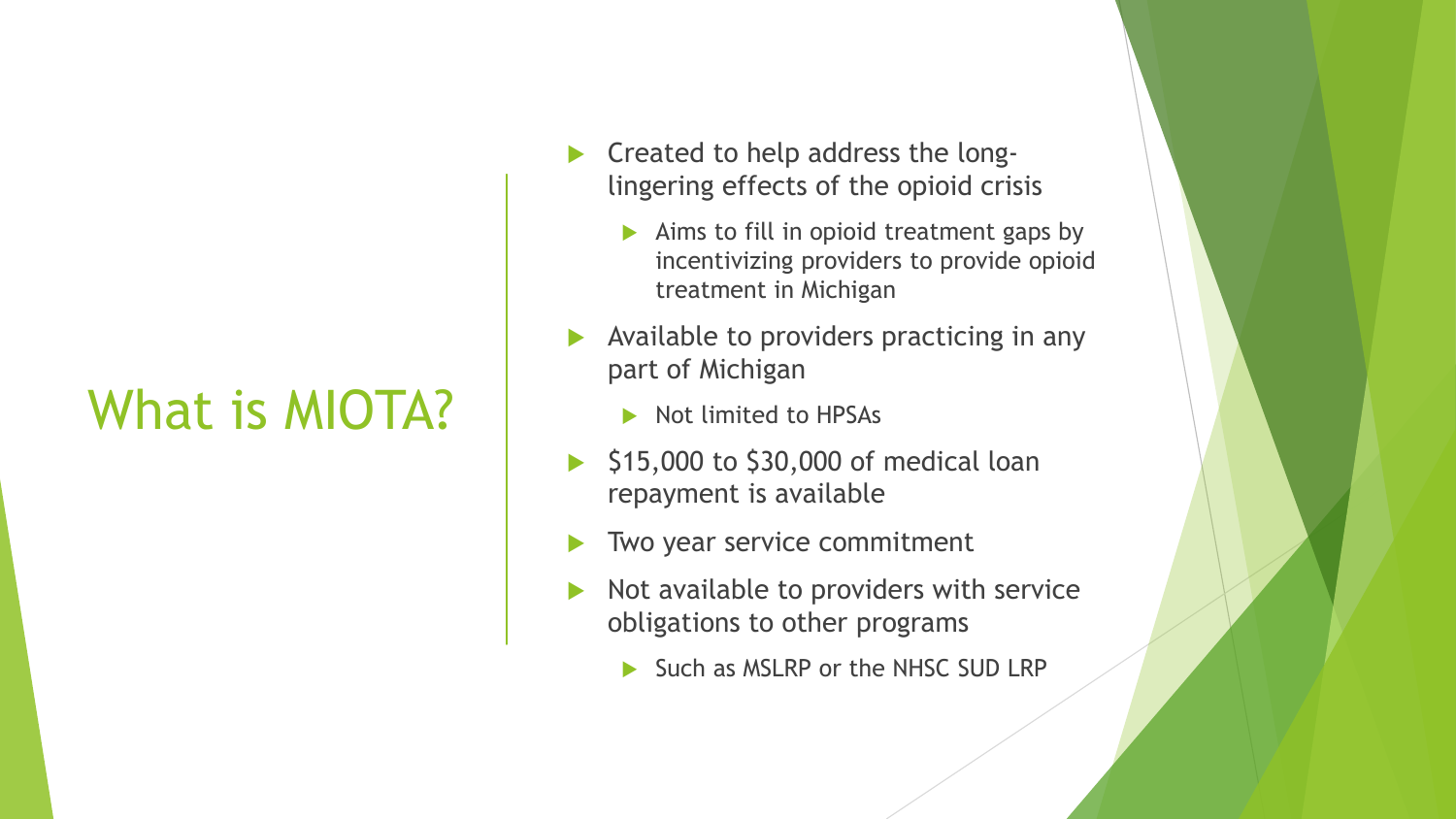# Who Can Apply?

### Medical Providers (MD, DO, NP, PA)

- Must already have or be applying for valid federal and state licenses to provide medically assisted opioid treatment
	- DATA 2000 waiver from the DEA
- Begin providing opioid treatment, or
- Expand treatment that's already provided

### SUD Counselors

• Practice full-time in an Opioid Treatment Program or an Office-Based Opioid Treatment Practice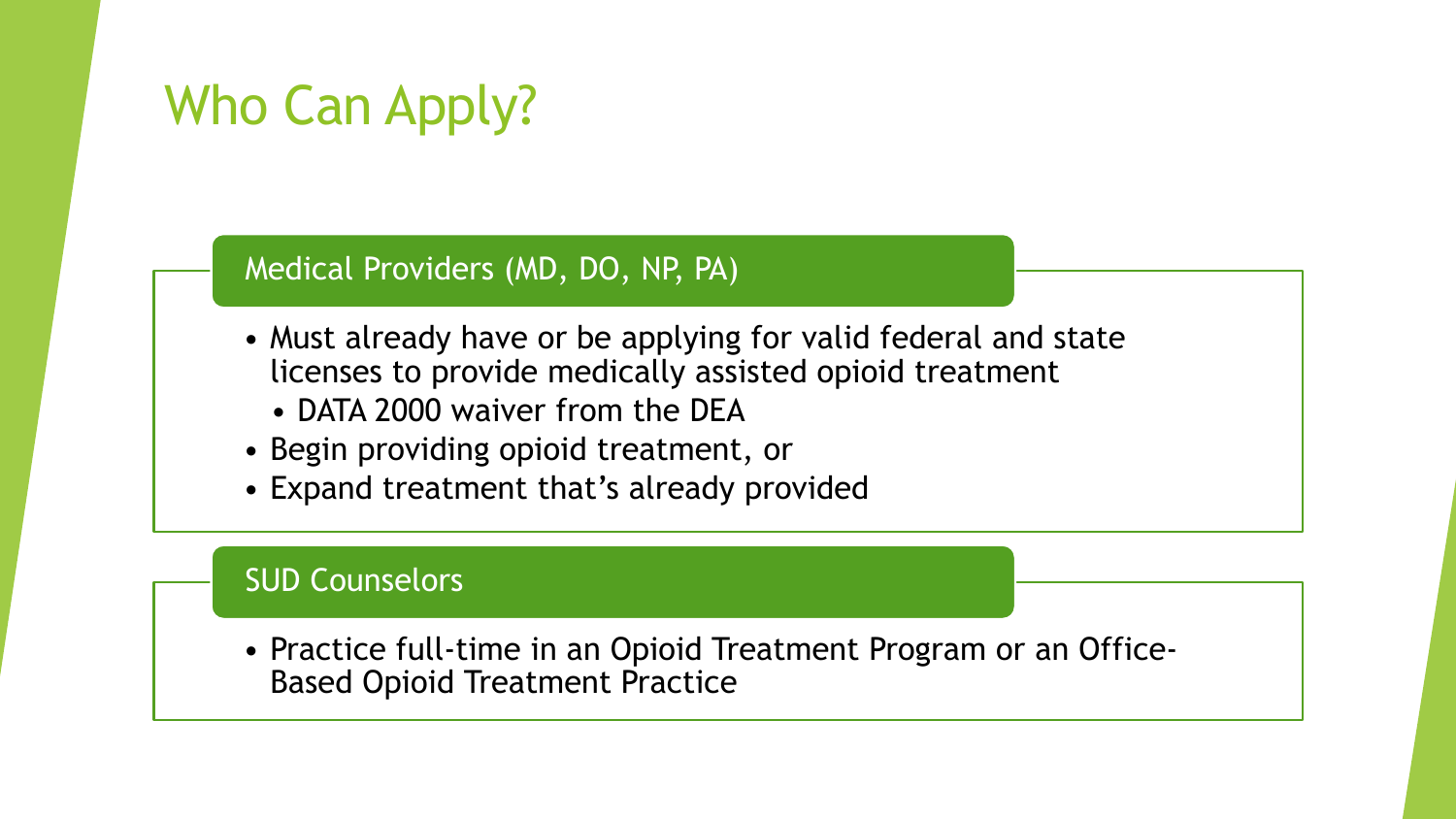### Eligible Practice Sites

- Must be an outpatient setting and one of the following practice types:
	- Opioid Treatment Program
	- Office-Based Opioid Treatment Program
	- Outpatient Substance Use Disorder
- **Practice sites may be anywhere in the state, but priority** will be given to sites within the 21 Michigan counties with the highest need for opioid treatment:

| Alpena        | <b>Baraga</b>            | <b>Bay</b>   | <b>Clare</b> | <b>Crawford</b> | <b>Delta</b> | Genesee   |
|---------------|--------------------------|--------------|--------------|-----------------|--------------|-----------|
| Gladwin       | Grand<br><b>Traverse</b> | <b>losco</b> | Kalkaska     | Livingston      | Macomb       | Marquette |
| <b>Monroe</b> | Oscoda                   | Otsego       | Roscommon    | St. Clair       | Schoolcraft  | Wexford   |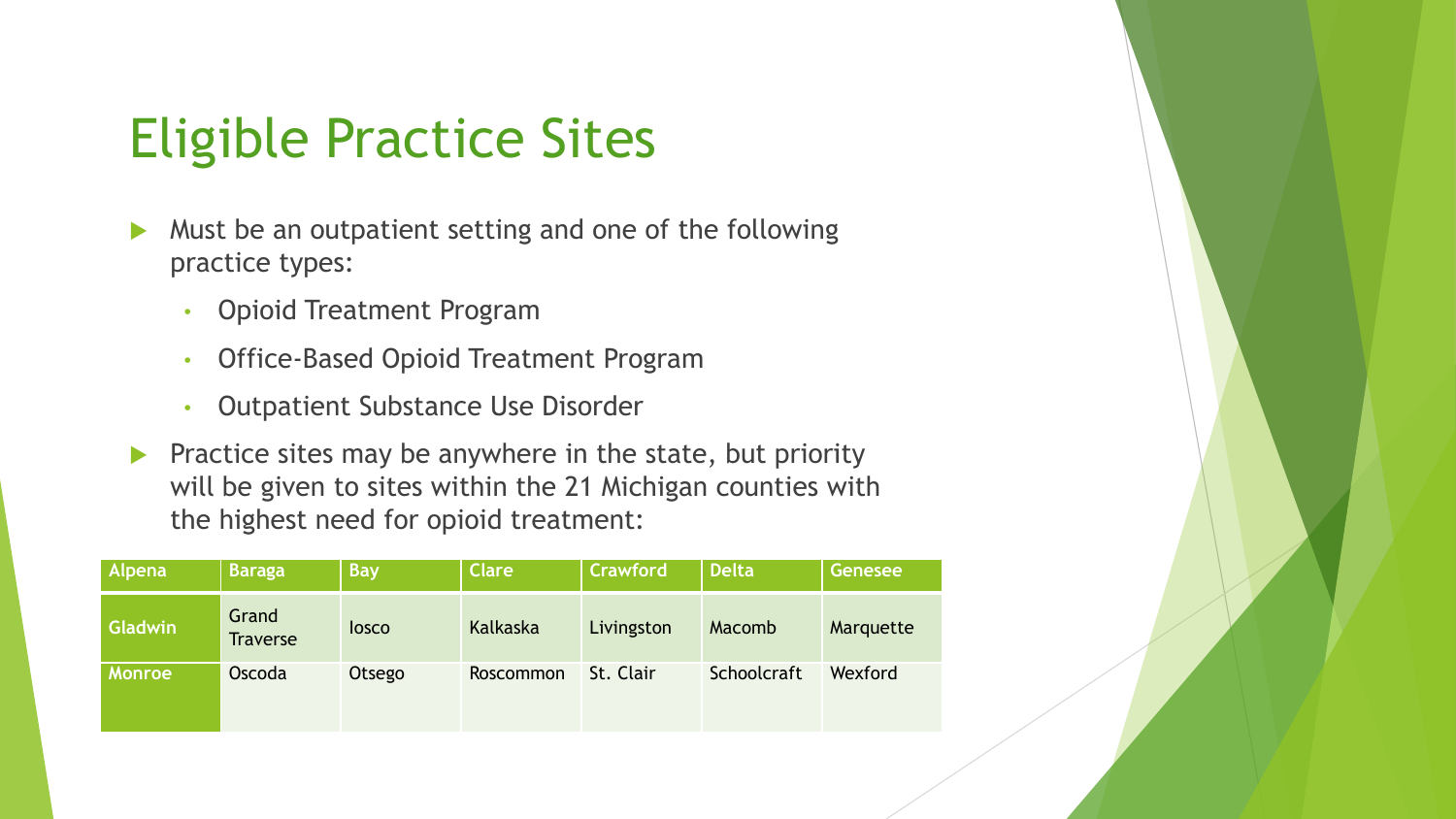# Repayment Available

| <b>Provider Type</b>                                  | <b>Waiver Status</b>                                                                                                                                                               | <b>Maximum Amount of Loan Repayment</b> |  |  |  |  |
|-------------------------------------------------------|------------------------------------------------------------------------------------------------------------------------------------------------------------------------------------|-----------------------------------------|--|--|--|--|
| <b>Physicians (MD or DO)</b>                          |                                                                                                                                                                                    |                                         |  |  |  |  |
|                                                       | Currently does not have a DATA 2000 Waiver and will receive a<br>DATA 2000 Waiver for a 30-patient limit by January 1, 2020                                                        | \$20,000                                |  |  |  |  |
|                                                       | Currently has a DATA 2000 Waiver with a 30-patient limit and<br>will receive a DATA 2000 Waiver for a 100-patient limit within<br>the first year of the Service Obligation Period  | \$25,000                                |  |  |  |  |
|                                                       | Currently has a DATA 2000 Waiver with a 100-patient limit and<br>will receive a DATA 2000 Waiver for a 275-patient limit within<br>the first year of the Service Obligation Period | \$30,000                                |  |  |  |  |
| <b>Nurse Practitioners &amp; Physician Assistants</b> |                                                                                                                                                                                    |                                         |  |  |  |  |
|                                                       | Will complete the required training and receive a DATA 2000<br>Waiver by January 1, 2020                                                                                           | \$15,000                                |  |  |  |  |
|                                                       |                                                                                                                                                                                    |                                         |  |  |  |  |
| <b>Substance Use Disorder Counselor</b>               |                                                                                                                                                                                    |                                         |  |  |  |  |
|                                                       | Will provide full-time SUD counseling in an OTP setting or an<br><b>OBOT</b> setting                                                                                               | \$15,000                                |  |  |  |  |